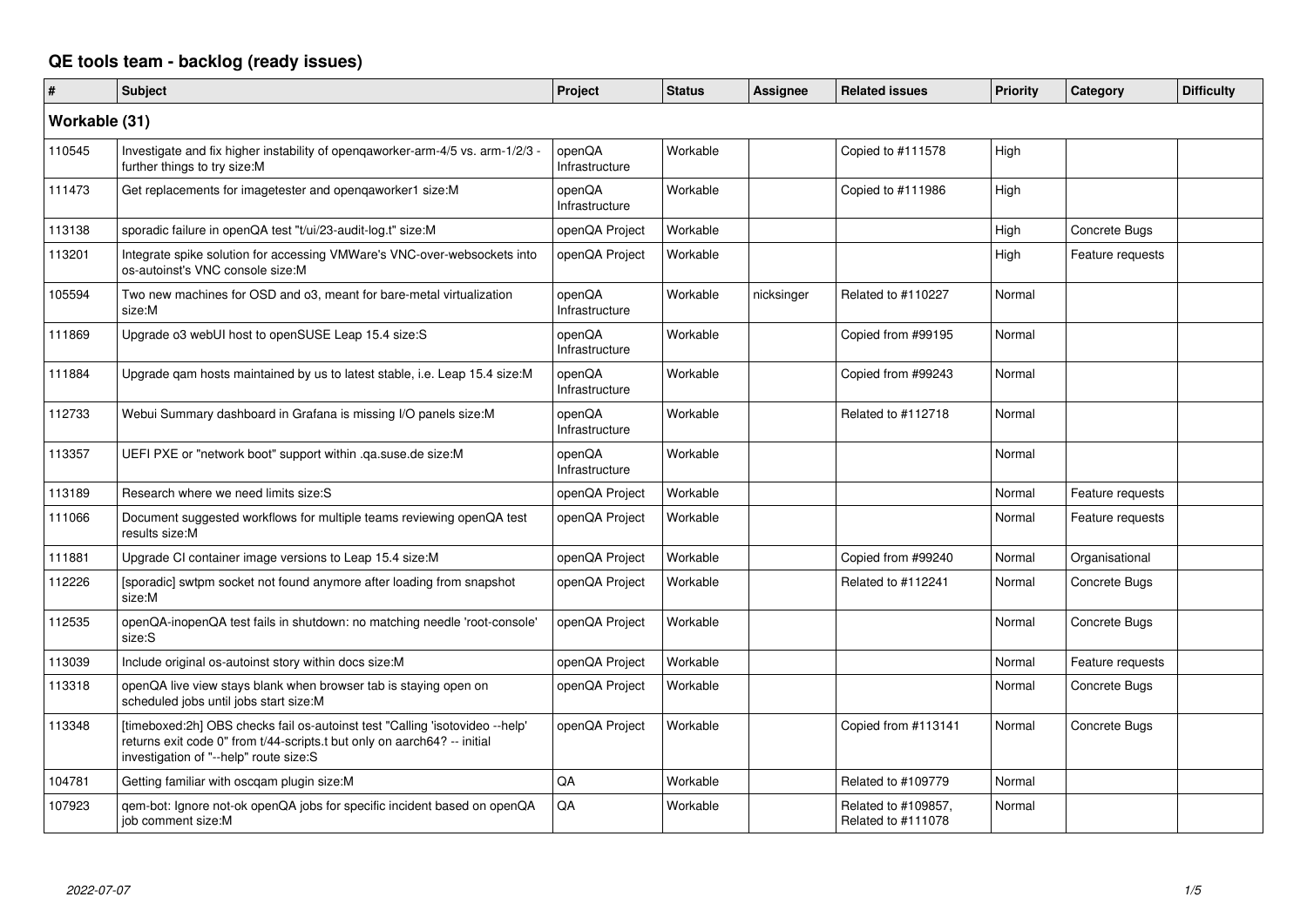| $\sharp$        | <b>Subject</b>                                                                                                                                                                                    | Project                  | <b>Status</b>  | <b>Assignee</b> | <b>Related issues</b>                                                                                                                                                              | <b>Priority</b> | Category         | <b>Difficulty</b> |
|-----------------|---------------------------------------------------------------------------------------------------------------------------------------------------------------------------------------------------|--------------------------|----------------|-----------------|------------------------------------------------------------------------------------------------------------------------------------------------------------------------------------|-----------------|------------------|-------------------|
| 109112          | Improve os-autoinst sshXtermVt.pm connection error handling (was: "Test<br>died: Error connecting to <root@redcurrant-4.ga.suse.de>: No route to host")<br/>size:M</root@redcurrant-4.ga.suse.de> | openQA<br>Infrastructure | Workable       |                 | Related to #98832. Has<br>duplicate #109719                                                                                                                                        | Low             |                  |                   |
| 109746          | Improve QA related server room management, consistent naming and<br>tagging size:M                                                                                                                | openQA<br>Infrastructure | Workable       |                 | Copied from #102650,<br>Copied to #110521                                                                                                                                          | Low             |                  |                   |
| 81899           | [easy][beginner] Move code from isotovideo to a module size:M                                                                                                                                     | openQA Project           | Workable       | okurz           | Related to #108530                                                                                                                                                                 | Low             | Feature requests |                   |
| 99663           | Use more perl signatures - os-autoinst size:M                                                                                                                                                     | openQA Project           | Workable       | okurz           | Related to #102146,<br>Related to #104986,<br>Related to #104520,<br>Related to #106654,<br>Related to #108323,<br>Related to #110983,<br>Related to #112319,<br>Copied to #100967 | Low             | Feature requests |                   |
| 100967          | Use more perl signatures - openQA size:M                                                                                                                                                          | openQA Project           | Workable       | okurz           | Copied from #99663,<br>Copied to #105127                                                                                                                                           | Low             | Feature requests |                   |
| 94952           | [easy][beginner] Increase code coverage of os-autoinst basetest.pm size:M                                                                                                                         | openQA Project           | Workable       |                 |                                                                                                                                                                                    | Low             | Feature requests |                   |
| 106056          | [virtualization][tools] Improve retry behaviour and connection error handling in<br>backend::ipmi (was: "Fail to connect opengaipmi5-sp.ga.suse.de on our osd<br>environment") size:M             | openQA Project           | Workable       |                 | Related to #102650                                                                                                                                                                 | Low             | Feature requests |                   |
| 107941          | [sporadic] openQA Fullstack test t/full-stack.t can still fail with "udevadm" log<br>message size:M                                                                                               | openQA Project           | Workable       |                 |                                                                                                                                                                                    | Low             | Concrete Bugs    |                   |
| 111254          | Cover code of os-autoinst path backend/ fully (statement coverage) size:M                                                                                                                         | openQA Project           | Workable       |                 | Blocked by #109620,<br>Copied from #111251                                                                                                                                         | Low             | Feature requests |                   |
| 111770          | Limit finished tests on /tests, but query configurable and show complete<br>number of jobs size:S                                                                                                 | openQA Project           | Workable       |                 |                                                                                                                                                                                    | Low             | Feature requests |                   |
| 111602          | 18-gemu-options.t makes apparently unsafe assumptions about gemu<br>behaviour with multiple params size:M                                                                                         | openQA Project           | Workable       |                 | Related to #112403                                                                                                                                                                 | Low             | Concrete Bugs    |                   |
| 111338          | Open source https://gitlab.suse.de/qa-maintenance/mtui size:M                                                                                                                                     | QA                       | Workable       |                 | Copied to #111341                                                                                                                                                                  | Low             |                  |                   |
| In Progress (2) |                                                                                                                                                                                                   |                          |                |                 |                                                                                                                                                                                    |                 |                  |                   |
| 112673          | Cannot send emails from o3 size:M                                                                                                                                                                 | openQA<br>Infrastructure | In Progress    | jbaier_cz       | Copied from #110920                                                                                                                                                                | High            |                  |                   |
| 111992          | Deal with QEMU and OVMF default resolution being 1280x800, affecting (at<br>least) qxl size:M                                                                                                     | openQA Project           | In Progress    | tinita          | Related to #111866,<br>Related to #111863                                                                                                                                          | High            | Feature requests |                   |
| Blocked (36)    |                                                                                                                                                                                                   |                          |                |                 |                                                                                                                                                                                    |                 |                  |                   |
| 97862           | More openQA worker hardware for OSD size:M                                                                                                                                                        | openQA<br>Infrastructure | <b>Blocked</b> | okurz           | Copied from #97043,<br>Copied to #104970                                                                                                                                           | High            |                  |                   |
| 103736          | Make aarch64 machine chan-1 up and running after it is broken size: M                                                                                                                             | openQA<br>Infrastructure | <b>Blocked</b> | nicksinger      |                                                                                                                                                                                    | High            |                  |                   |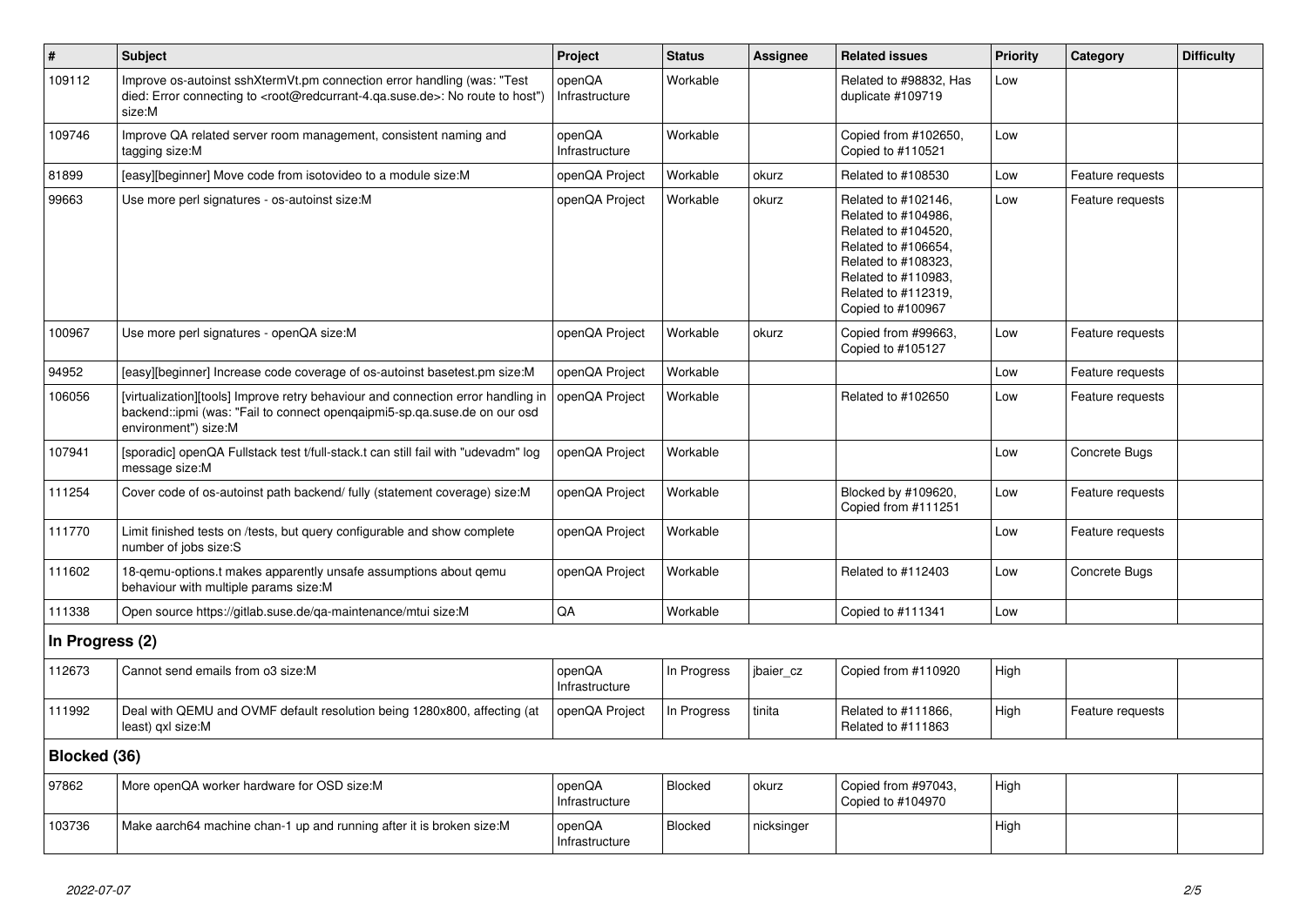| $\vert$ # | <b>Subject</b>                                                                                                                 | Project                  | <b>Status</b>  | <b>Assignee</b> | <b>Related issues</b>                                                               | <b>Priority</b> | Category         | <b>Difficulty</b> |
|-----------|--------------------------------------------------------------------------------------------------------------------------------|--------------------------|----------------|-----------------|-------------------------------------------------------------------------------------|-----------------|------------------|-------------------|
| 110920    | Emails from o3 are rejected by mx2.suse.de for certain sender/recipients<br>size:S                                             | openQA<br>Infrastructure | <b>Blocked</b> | okurz           | Copied from #110629,<br>Copied to #112673                                           | High            |                  |                   |
| 109668    | [saga][epic] Stable and updated non-gemu backends for SLE validation                                                           | openQA Project           | <b>Blocked</b> | okurz           | Related to #37339                                                                   | High            | Feature requests |                   |
| 80142     | [saga][epic] Scale out: Redundant/load-balancing deployments of openQA,<br>easy containers, containers on kubernetes           | openQA Project           | <b>Blocked</b> | okurz           | Related to #80466,<br>Related to #92893,<br>Related to #110497                      | High            | Feature requests |                   |
| 100688    | [epic][virtualization][3rd party hypervisor] Add svirt backend compatibility for<br>vmware 7.0                                 | openQA Project           | Blocked        | okurz           |                                                                                     | High            | Feature requests |                   |
| 101048    | [epic] Investigate and fix higher instability of opengaworker-arm-4/5 vs.<br>$arm-1/2/3$                                       | openQA Project           | <b>Blocked</b> | mkittler        | Related to #101030                                                                  | High            | Concrete Bugs    |                   |
| 113141    | OBS checks fail os-autoinst test "Calling 'isotovideo --help' returns exit code<br>0" from t/44-scripts.t but only on aarch64? | openQA Project           | <b>Blocked</b> | okurz           | Copied to #113348                                                                   | High            | Concrete Bugs    |                   |
| 108974    | Loan Fujitsu server for OpenQA FIPS testing needs                                                                              | openQA<br>Infrastructure | <b>Blocked</b> | nicksinger      |                                                                                     | Normal          |                  |                   |
| 111863    | Upgrade o3 workers to openSUSE Leap 15.4                                                                                       | openQA<br>Infrastructure | <b>Blocked</b> | okurz           | Related to #111992,<br>Copied from #99189                                           | Normal          |                  |                   |
| 111866    | Upgrade osd workers and openga-monitor to openSUSE Leap 15.4                                                                   | openQA<br>Infrastructure | <b>Blocked</b> | okurz           | Related to #111992.<br>Copied from #99192                                           | Normal          |                  |                   |
| 111872    | Upgrade osd webUI host to openSUSE Leap 15.4                                                                                   | openQA<br>Infrastructure | <b>Blocked</b> | okurz           | Copied from #99198                                                                  | Normal          |                  |                   |
| 111986    | Ensure uno openganet opensuse org is properly used                                                                             | openQA<br>Infrastructure | Blocked        | okurz           | Copied from #111473                                                                 | Normal          |                  |                   |
| 109656    | [epic] Stable non-gemu backends                                                                                                | openQA Project           | Blocked        | okurz           | Related to #99345                                                                   | Normal          | Feature requests |                   |
| 91914     | [epic] Make reviewing openQA results per squad easier                                                                          | openQA Project           | <b>Blocked</b> | okurz           | Related to #52655.<br>Related to #93710,<br>Copied from #91467,<br>Copied to #99306 | Normal          | Feature requests |                   |
| 92854     | [epic] limit overload of openQA webUI by heavy requests                                                                        | openQA Project           | Blocked        | okurz           | Copied from #92770                                                                  | Normal          | Feature requests |                   |
| 97190     | Limit size of initial requests everywhere, e.g. /, /tests, etc., over webUI and<br>API                                         | openQA Project           | <b>Blocked</b> | okurz           | Related to #41054,<br>Related to #110680,<br>Related to #110677                     | Normal          | Feature requests |                   |
| 98472     | [epic] Scale out: Disaster recovery deployments of existing openQA<br>infrastructures                                          | openQA Project           | <b>Blocked</b> | okurz           |                                                                                     | Normal          | Feature requests |                   |
| 103962    | [saga][epic] Easy multi-machine handling: MM-tests as first-class citizens                                                     | openQA Project           | Blocked        | mkittler        | Copied to #112862                                                                   | Normal          | Feature requests |                   |
| 103971    | [epic] Easy *re*-triggering and cloning of multi-machine tests                                                                 | openQA Project           | <b>Blocked</b> | mkittler        | Related to #66071                                                                   | Normal          | Feature requests |                   |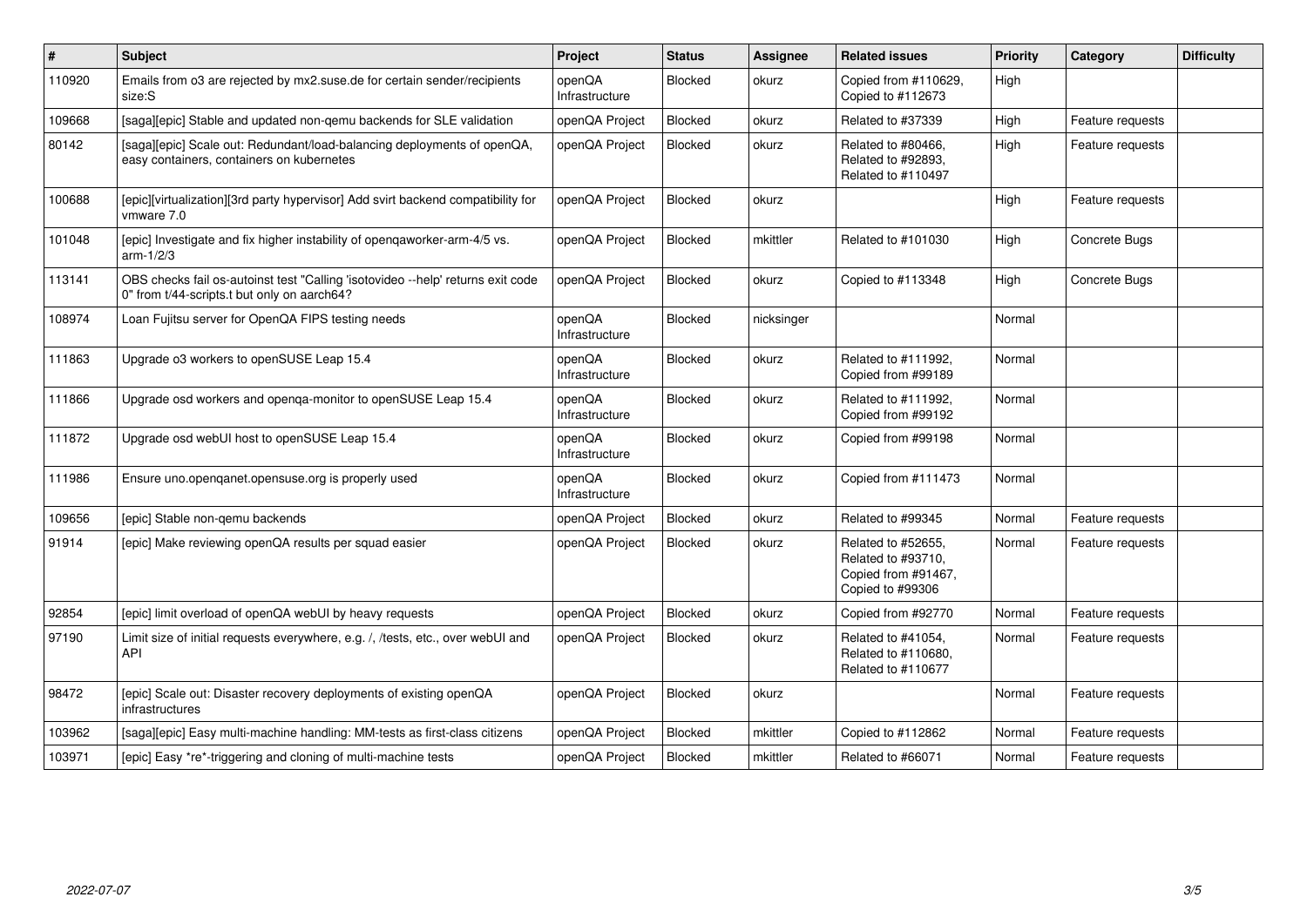| $\vert$ #     | Subject                                                                                                                                                                                                                   | Project        | <b>Status</b>  | <b>Assignee</b> | <b>Related issues</b>                                                                                                                                    | Priority | Category                  | <b>Difficulty</b> |
|---------------|---------------------------------------------------------------------------------------------------------------------------------------------------------------------------------------------------------------------------|----------------|----------------|-----------------|----------------------------------------------------------------------------------------------------------------------------------------------------------|----------|---------------------------|-------------------|
| 106922        | [epic][sporadic] openqa_from_git fails in dashboard due to<br>ensure_unlocked_desktop not expecting password entry screen in case of<br>locked desktop auto_review:"match=desktop-runner,screenlock timed<br>out.*":retry | openQA Project | <b>Blocked</b> | okurz           | Related to #103122,<br>Related to #92092,<br>Related to #44441,<br>Related to #46589,<br>Related to #64078,<br>Copied from #106919,<br>Copied to #108527 | Normal   | Feature requests          |                   |
| 108527        | [epic] os-autoinst plugins (or wheels or leaves or scrolls) for scalable code<br>reuse of helper functions and segmented test distributions                                                                               | openQA Project | <b>Blocked</b> | okurz           | Copied from #106922                                                                                                                                      | Normal   | Feature requests          |                   |
| 108530        | os-autoinst plugins: x11_start_program from os-autoinst-distri-openQA<br>dynamically loaded from another git repo size:M                                                                                                  | openQA Project | Blocked        | cdywan          | Related to #81899                                                                                                                                        | Normal   | Feature requests          |                   |
| 109846        | [epic] Ensure all our database tables accomodate enough data, e.g. bigint for<br>ids                                                                                                                                      | openQA Project | Blocked        | okurz           | Copied from #109836                                                                                                                                      | Normal   | Feature requests          |                   |
| 111860        | [epic] Upgrade all our infrastructure, e.g. o3+osd workers+webui and<br>production workloads, to openSUSE Leap 15.4                                                                                                       | openQA Project | <b>Blocked</b> | okurz           | Copied from #99183                                                                                                                                       | Normal   | Organisational            |                   |
| 91646         | [saga][epic] SUSE Maintenance QA workflows with fully automated testing,<br>approval and release                                                                                                                          | QA             | <b>Blocked</b> | okurz           | Copied to #99303                                                                                                                                         | Normal   |                           |                   |
| 96539         | Conclude migration of qam.suse.de                                                                                                                                                                                         | QA             | <b>Blocked</b> | okurz           |                                                                                                                                                          | Normal   |                           |                   |
| 94105         | [epic] Use feedback from openga-investigate to automatically inform on<br>github pull requests, open tickets, weed out automatically failed tests                                                                         | QA             | Blocked        | okurz           | Related to #91773.<br>Related to #107014                                                                                                                 | Normal   |                           |                   |
| 109920        | Identify reproducible product issues using openga-investigate size: M                                                                                                                                                     | QA             | <b>Blocked</b> | okurz           | Copied to #110176                                                                                                                                        | Normal   |                           |                   |
| 110884        | [epic] Properly maintained open source mtui+oscqam                                                                                                                                                                        | QA             | Blocked        | okurz           |                                                                                                                                                          | Normal   |                           |                   |
| 111347        | [saga][epic] Properly maintained Maintenance QA tooling                                                                                                                                                                   | QA             | Blocked        | okurz           | Copied from #99303                                                                                                                                       | Normal   |                           |                   |
| 112367        | [tools] python-paramiko on Leap/SLE throws exception with ed25519 key<br>size:M                                                                                                                                           | QA             | Blocked        | jbaier_cz       |                                                                                                                                                          | Normal   |                           |                   |
| 99660         | [epic] Use more perl signatures in our perl projects                                                                                                                                                                      | openQA Project | Blocked        | okurz           |                                                                                                                                                          | Low      | Feature requests          |                   |
| 109740        | [epic] Stable os-autoinst unit tests with good coverage                                                                                                                                                                   | openQA Project | <b>Blocked</b> | okurz           | Related to #109620                                                                                                                                       | Low      | Feature requests          |                   |
| 98952         | [epic] t/full-stack.t sporadically fails "clickElement: element not interactable"<br>and other errors                                                                                                                     | openQA Project | Blocked        | mkittler        | Related to #101734                                                                                                                                       | Low      | Concrete Bugs             |                   |
| 99579         | [epic][retro] Follow-up to "Published QCOW images appear to be<br>uncompressed"                                                                                                                                           | openQA Project | <b>Blocked</b> | okurz           | Related to #96557,<br>Copied from #99246                                                                                                                 | Low      | Organisational            |                   |
| Feedback (11) |                                                                                                                                                                                                                           |                |                |                 |                                                                                                                                                          |          |                           |                   |
| 113345        | qem-bot does not ignore Development/Leap job groups as it should size:M                                                                                                                                                   | QA             | Feedback       | okurz           |                                                                                                                                                          | Urgent   |                           |                   |
| 113030        | test distribution directory git revision can be parsed as "UNKNOWN" and<br>openQA investigation fails to show test git log                                                                                                | openQA Project | Feedback       | okurz           |                                                                                                                                                          | High     | Concrete Bugs             |                   |
| 113312        | passwords (again) showing up in logs, this time in video base size:M                                                                                                                                                      | openQA Project | Feedback       | okurz           |                                                                                                                                                          | High     | Concrete Bugs             |                   |
| 109737        | [opensuse][sporadic] test fails in chromium due to lost characters when<br>typing in the address bar size:M                                                                                                               | openQA Tests   | Feedback       | cdywan          | Related to #107632                                                                                                                                       | High     | Bugs in existing<br>tests |                   |
| 112898        | Minion workers alert triggering on and off size:M                                                                                                                                                                         | $\mathsf{QA}$  | Feedback       | okurz           | Related to #96380                                                                                                                                        | High     |                           |                   |